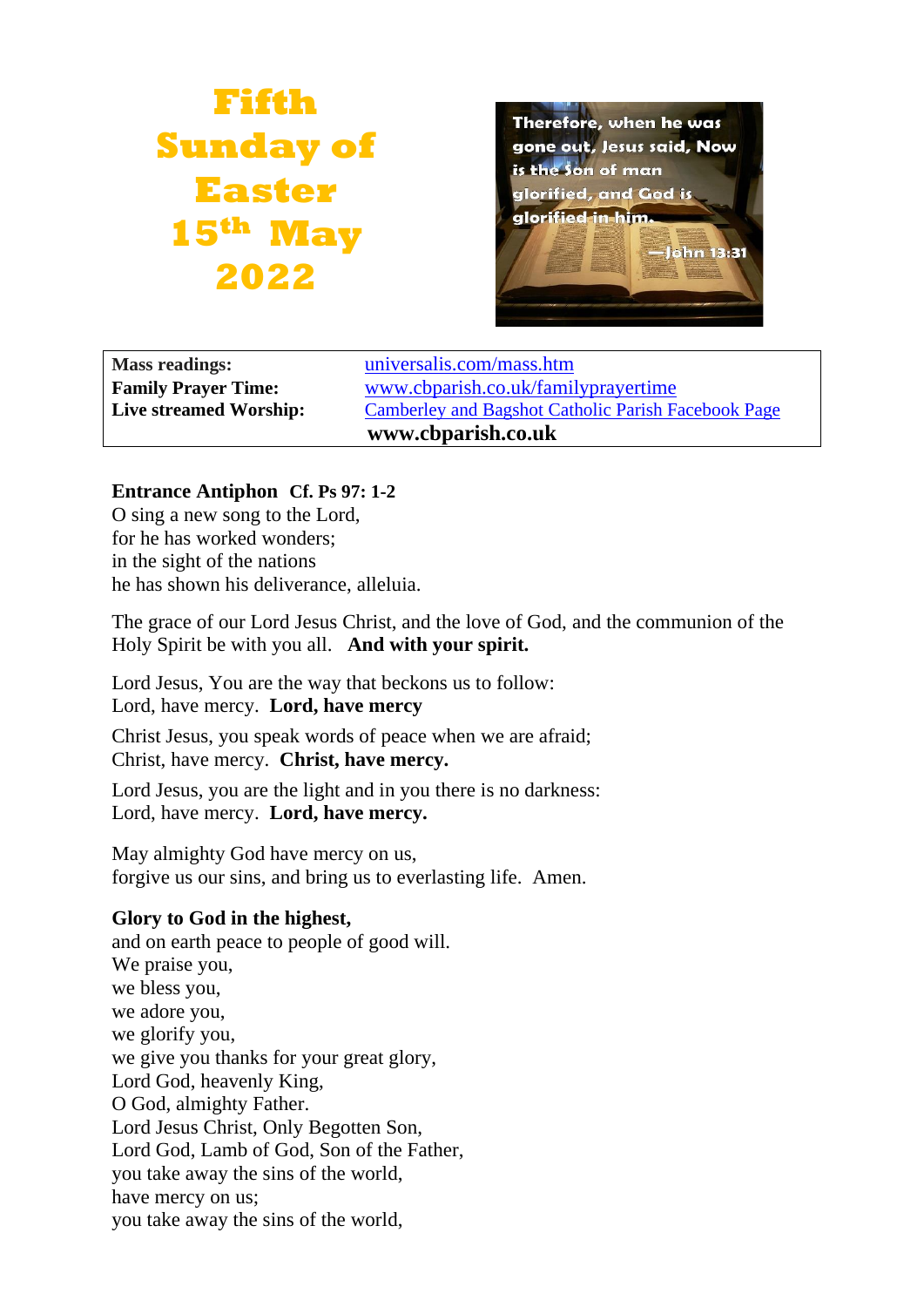receive our prayer; you are seated at the right hand of the Father, have mercy on us. For you alone are the Holy One, you alone are the Lord, you alone are the Most High, Jesus Christ, with the Holy Spirit, in the glory of God the Father. Amen.

#### **Collect**

Almighty ever-living God, constantly accomplish the Paschal Mystery within us, that those you were pleased to make new in Holy Baptism may, under your protective care, bear much fruit and come to the joys of life eternal. Through our Lord Jesus Christ, your Son, who lives and reigns with you in the unity of the Holy Spirit, God, for ever and ever.

#### **First reading**

**Acts 14:21-27**

## **They gave an account to the church of all that God had done with them**

Paul and Barnabas went back through Lystra and Iconium to Antioch. They put fresh heart into the disciples, encouraging them to persevere in the faith. 'We all have to experience many hardships' they said 'before we enter the kingdom of God.' In each of these churches they appointed elders, and with prayer and fasting they commended them to the Lord in whom they had come to believe.

They passed through Pisidia and reached Pamphylia. Then after proclaiming the word at Perga they went down to Attalia and from there sailed for Antioch, where they had originally been commended to the grace of God for the work they had now completed.

On their arrival they assembled the church and gave an account of all that God had done with them, and how he had opened the door of faith to the pagans.

#### **Responsorial Psalm**

**Psalm 144(145):8-13a**

*I will bless your name for ever, O God my King.*

The Lord is kind and full of compassion, slow to anger, abounding in love. How good is the Lord to all, compassionate to all his creatures.

*I will bless your name for ever, O God my King.*

All your creatures shall thank you, O Lord, and your friends shall repeat their blessing. They shall speak of the glory of your reign and declare your might, O God, to make known to men your mighty deeds and the glorious splendour of your reign. Yours is an everlasting kingdom;

your rule lasts from age to age.

*I will bless your name for ever, O God my King.*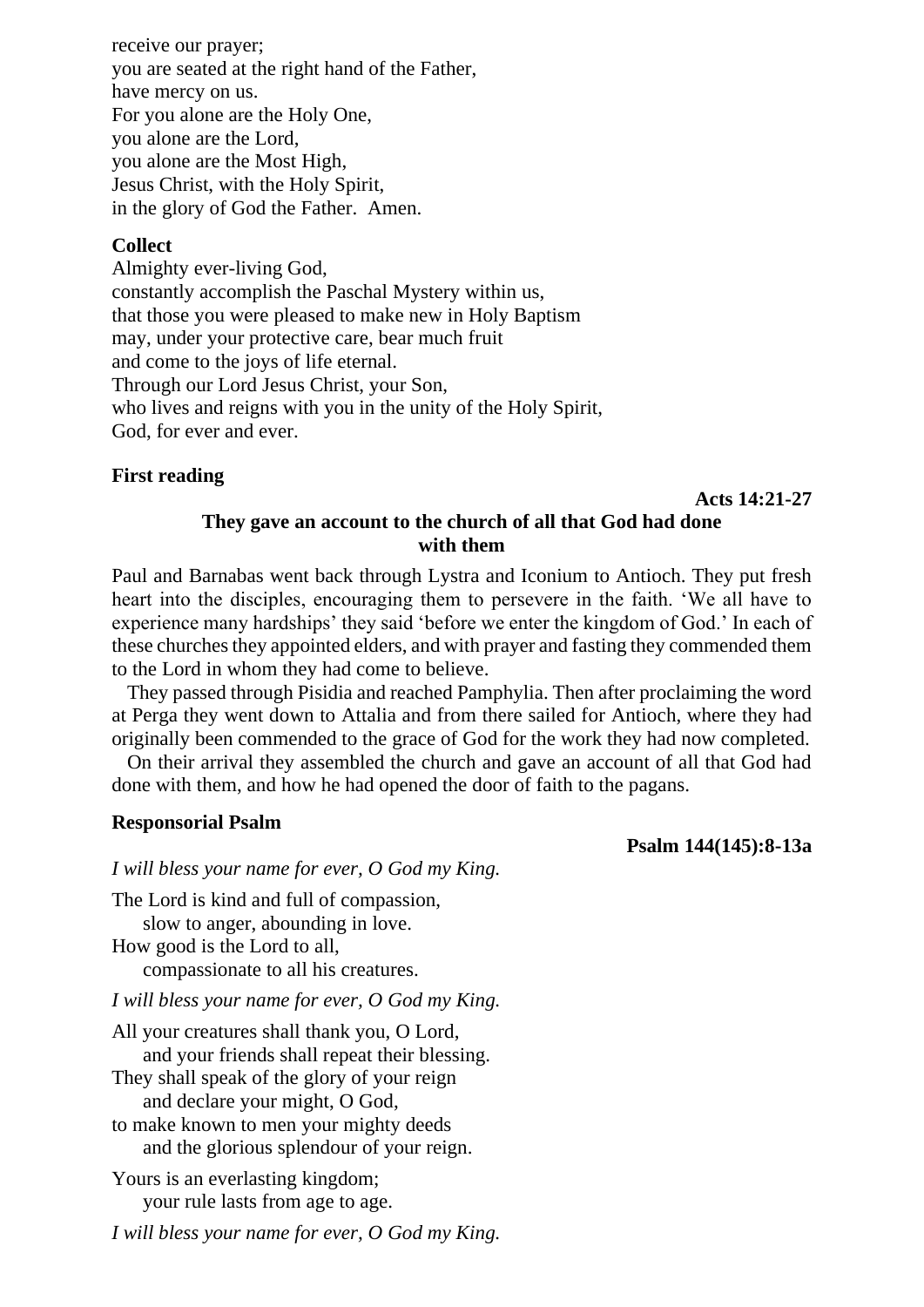## **A vision of the heavenly Jerusalem, the bride of the Lamb**

I, John, saw a new heaven and a new earth; the first heaven and the first earth had disappeared now, and there was no longer any sea. I saw the holy city, and the new Jerusalem, coming down from God out of heaven, as beautiful as a bride all dressed for her husband. Then I heard a loud voice call from the throne, 'You see this city? Here God lives among men. He will make his home among them; they shall be his people, and he will be their God; his name is God-with-them. He will wipe away all tears from their eyes; there will be no more death, and no more mourning or sadness. The world of the past has gone.'

Then the One sitting on the throne spoke: 'Now I am making the whole of creation new.'

## **Gospel Acclamation**

**Jn13:34**

Alleluia, alleluia! I give you a new commandment: love one another just as I have loved you, says the Lord. Alleluia!

# **Gospel**

**John 13:31-33,34-35**

# **In the Son of Man, God has been glorified**

When Judas had gone Jesus said:

'Now has the Son of Man been glorified, and in him God has been glorified. If God has been glorified in him, God will in turn glorify him in himself, and will glorify him very soon.

'My little children, I shall not be with you much longer. I give you a new commandment: love one another; just as I have loved you, you also must love one another. By this love you have for one another, everyone will know that you are my disciples.'

Fr Paul's **homily** can be listened to **via the Parish [website](https://www.cbparish.co.uk/homilies)**

# **The Apostle's Creed**

I believe in God, the Father Almighty, Creator of heaven and earth, and in Jesus Christ, His only Son, our Lord, who was conceived by the Holy Spirit, born of the Virgin Mary, suffered under Pontius Pilate,